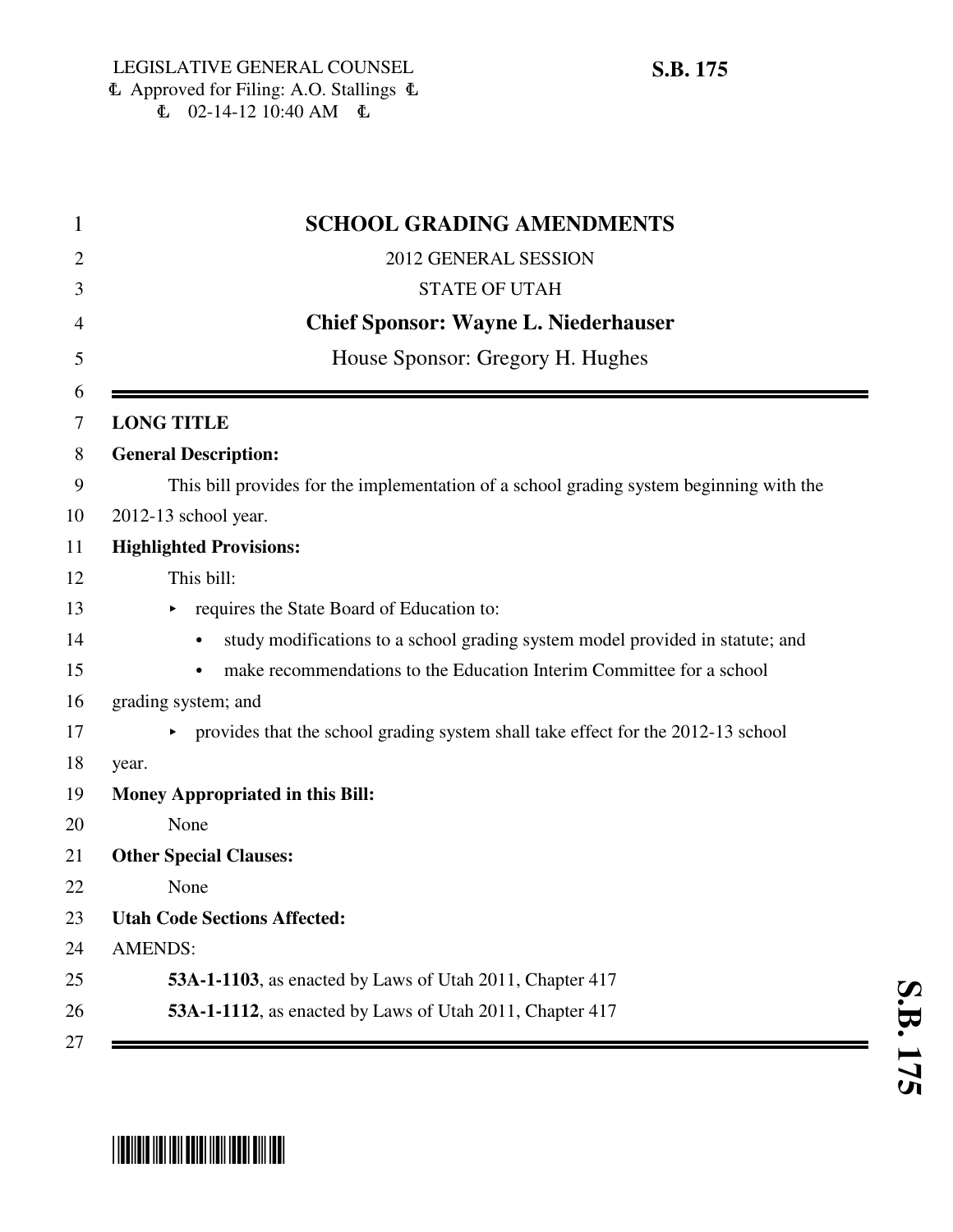**S.B. 175 02-14-12 10:40 AM**

| 28 | Be it enacted by the Legislature of the state of Utah:                                             |
|----|----------------------------------------------------------------------------------------------------|
| 29 | Section 1. Section 53A-1-1103 is amended to read:                                                  |
| 30 | 53A-1-1103. State Board of Education to establish school grading system --                         |
| 31 | <b>Report to Education Interim Committee.</b>                                                      |
| 32 | (1) The State Board of Education shall establish a school grading system in accordance             |
| 33 | with this part in which a school annually is designated a grade of A, B, C, D, or F based on the   |
| 34 | performance of the school's students on statewide assessments, and for a high school, the          |
| 35 | graduation rate and measures that indicate college and career readiness.                           |
| 36 | (2) The State Board of Education shall:                                                            |
| 37 | (a) model the school grading system described in this part using school performance                |
| 38 | data for the 2010-11 school year;                                                                  |
| 39 | (b) [make periodic reports to the Education Interim Committee on the results of the                |
| 40 | modeling and suggested] study modifications to the school grading system; and                      |
| 41 | (c) make recommendations for proposed legislation to the Education Interim                         |
| 42 | Committee on modifications to the school grading system by the committee's [November]              |
| 43 | September 2012 meeting.                                                                            |
| 44 | (3) The school grading system shall take effect for the $[2011-12]$ 2012-13 school year            |
| 45 | and shall replace the U-PASS accountability system developed and implemented by the State          |
| 46 | Board of Education.                                                                                |
| 47 | Section 2. Section 53A-1-1112 is amended to read:                                                  |
| 48 | 53A-1-1112. Reporting.                                                                             |
| 49 | (1) For the $[2011-12]$ 2012-13 school year and thereafter, the State Board of Education,          |
| 50 | in collaboration with school districts and charter schools, shall annually develop a school report |
| 51 | card to be delivered to parents of students in public schools.                                     |
| 52 | (2) The report card shall include:                                                                 |
| 53 | (a) the school's grade;                                                                            |
| 54 | (b) the [percent] percentage of the maximum number of points that may be earned; and               |
| 55 | (c) information indicating the school's performance on the various criteria upon which             |
| 56 | the grade is based.                                                                                |
| 57 | (3) On or before August 15, the State Board of Education shall annually publish, on the            |
| 58 | State Board of Education's website, a report card for each school with the information required    |